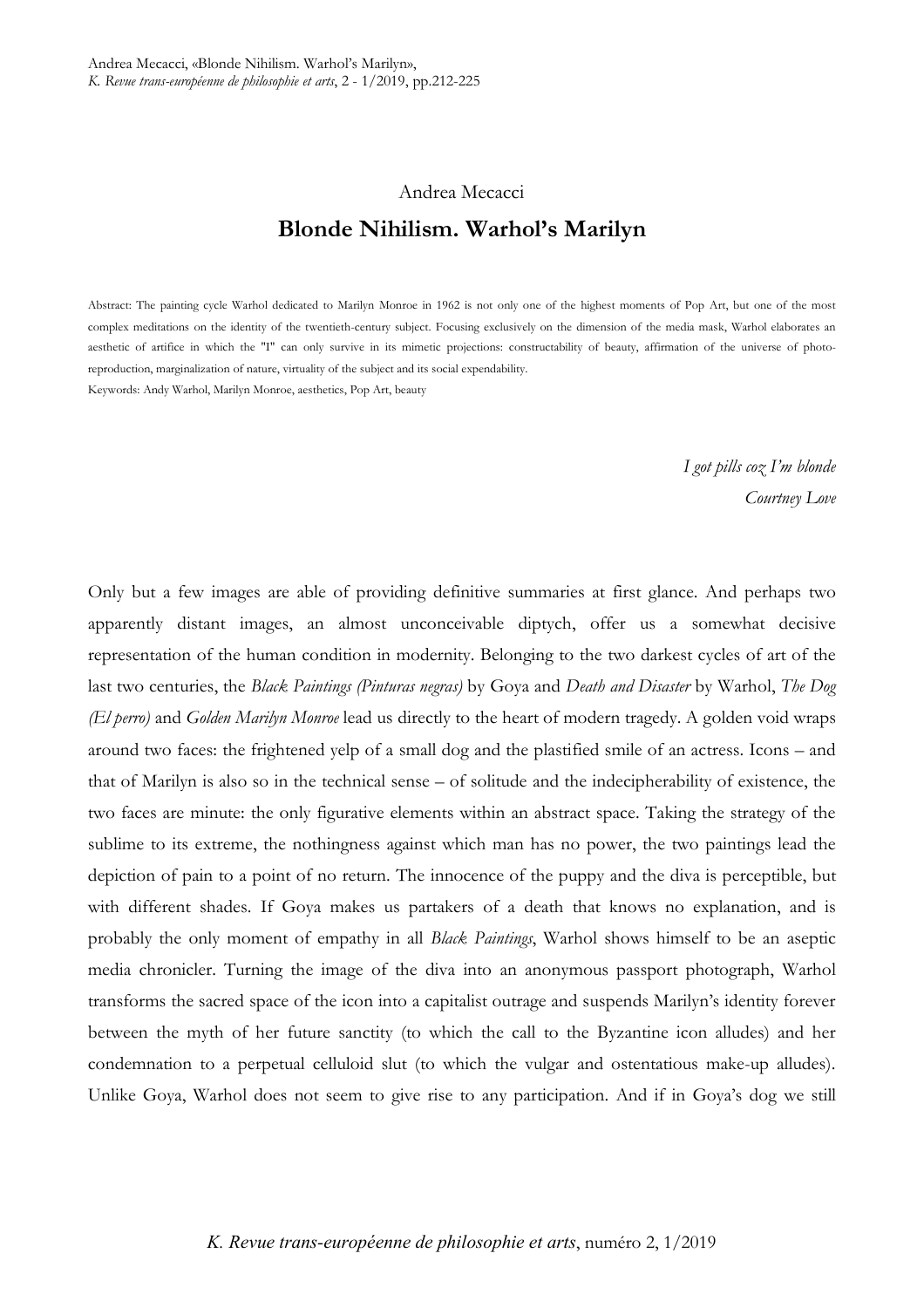perceive the life in its most emotional and, perhaps, heartbreaking moment, in Warhol's Marilyn nothing seems to speak to us precisely because it is speaking about the nothingness. *The Dog*, as the painter Antonio Saura said, is at the same time:

image of nocturnal terror, prophetic symbol of time, creature in the great desert of the world, reborn allegory of the ascension of the spirit, emblem of fidelity and melancholy, but also, in a plastic symbiosis, a portrait, a metaphor of a human portrait, a reflection on our condition, and, why not?, a self-portrait of Goya transformed into a dog (Saura, 2013, pp. 94-95).

That is, also a self-portrait. Is it the same for *Marilyn Monroe* too? Or is it a portrait of the void? Like a mummy, Warhol's Marilyn seems to be revealing us a very simple truth: there is nothing after death. In an interview in 1977, Warhol would answer the question "Do you believe in life after death?" with "I believe in death after death" (Goldsmith, 2004, p. 253). It is from this truth that we must begin in order to try and understand the binomial Warhol-Marilyn.

#### **1. Pop Muse**

There are always two intertwined stories in Marilyn, and this plot (*mythos*) is what makes her an unsurpassable iconic reference. No other face expresses the ultimate synthesis of the dialectic between profundity (life, the modern) and surface (image, pop/postmodern) that features the Twentieth century: an unfathomable private existence that mirrors a recognizable public image. A figure that, consumed in life (in nature), became inconsumable in photo-reproduction (in the artifice). More than Picasso's figurative odyssey, more than Duchamp's philosophical act, more than the last trench of Pollock's aesthetics of genius, it was the face of an actress or her "inanimate" variant (a can of soup), to impose itself as the definitive image, to offer itself as an unparalleled synthesis of an entire century, and in ultimate analysis, of an entire phase of the humanity. Warhol's Marilyn is the passport photo with which the Twentieth century will recognize itself and with which it will be recognized from then on.

From this point of view, the caustic way in which Warhol addresses the ontological problem risen by Marilyn will remain exemplary forever: aesthetic artifice and constructability of beauty, anchorage to the universe of photo-reproduction and dismissal from every naturalistic nostalgia. Thus Marilyn becomes the perfect canvas for a continuous questioning of what the idea of beauty is when the beauty becomes exclusively the appearance of itself. And this is the role that Pop Art will assign to her, not without contradictions and differences among its interpreters. It is not accidental that the female prototype of pop girls denies Marilyn, while, significantly, the diva embodies that one of transgender people, who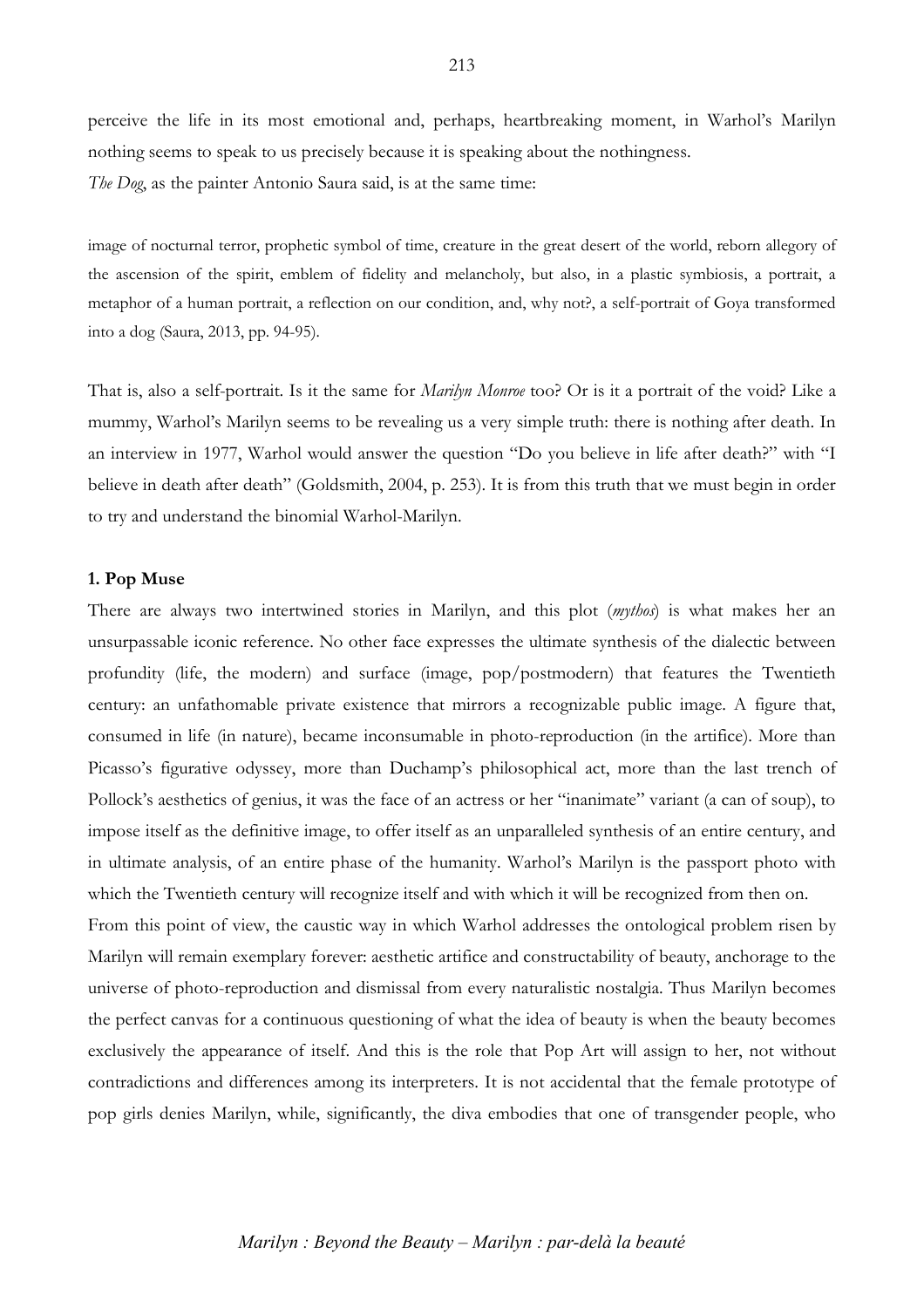appropriate both the purely aesthetic legacy of the actress and her tragic biography. The idea of a woman, of a young woman, embodied by the pop girl, programmatically defeats the idea reflected by Marilyn: light, fickle, bored, projected on objects without any real intention of lasting possession, subtly aggressive, deeply individualistic, inevitably attractive. On the contrary, the American actress recognizes herself in an obvious romance mythography and therefore not pop. Marilyn is the final symbol of this existential absolutization, *living*, where the girls of Swinging London are already aware of their *appearing*. Where Marilyn tries to find the absolute by taking the most banal contents to the extreme (becoming a good actress, having a child, finding true love), these girls – as Antonioni in *Blow-up* suggests in pretty cynical terms – play, laugh, act as models, are the fashion of themselves. If for them living is essentially appearing, in Marilyn appearing means, as Hollywood has induced her to do, exclusively living. This is where the essence of a problematic diva was born, the essence of Marilyn's schizophrenic idol (Morin, 1972).

In her essence as a diva of the late Hollywood star system, Marilyn is therefore not "technically" pop, but she offers pop the complex language of this surface and therefore becomes the undisputed image of pop. Pop Art has taken possession of Marilyn in different ways, giving birth to a fully-fledged iconography, which actually had already begun in a very different context. In 1954, in fact, Willem de Kooning took her as a model for a painting in his *Women* cycle. But de Kooning's Marilyn seemed to be born out of a nightmare, from an obsession with misogynist idolatry: unrecognizable, at most reduced to a purely intuitive readability (blond hair, red lips), transfigured into a monstrous archetypal divinity, Marilyn became the symbol of a primitive fertility, of an uncontrollable primordiality. De Kooning's operation was an isolated one, possible only in the strictly prehistoric framework that the *Women* series was: to question the woman before the superstructure of history, culture, and, in some way, of the same idea of woman could come. With *Women* de Kooning left a dilemma behind only to find it again in front of himself: it was the price for separating the idea of the feminine from its traditional mimetic mirror: beauty. Then Marilyn reappeared as the queen of the massified eros of the Fifties, a newspaper cut out, target of elementary voyeurism, and she was demoted to her initial pin-up status: *Hand Marilyn Monroe* by Ray Johnson (1958), *Girlie Door* by Peter Blake (1959), *For Men Only – Starring MM and BB* by Peter Phillips (1961). These are programmatically trivial works mixing sexual desire and the cult of physical beauty with the consumption of the erotic image, a vector that innervates the industry of capitalism's communication. They are the direct filiation of an aesthetic that began with the first issue of «Playboy» in December 1953, portraying, of course, Marilyn Monroe on its cover. But the actress's death in August 1962, substantially changes the basic attitude. In a sense of widespread guilt, in a collective grieving process, Pop Art engages in one of the most intense iconological efforts of the

## *K. Revue trans-européenne de philosophie et arts*, numéro 2, 1/2019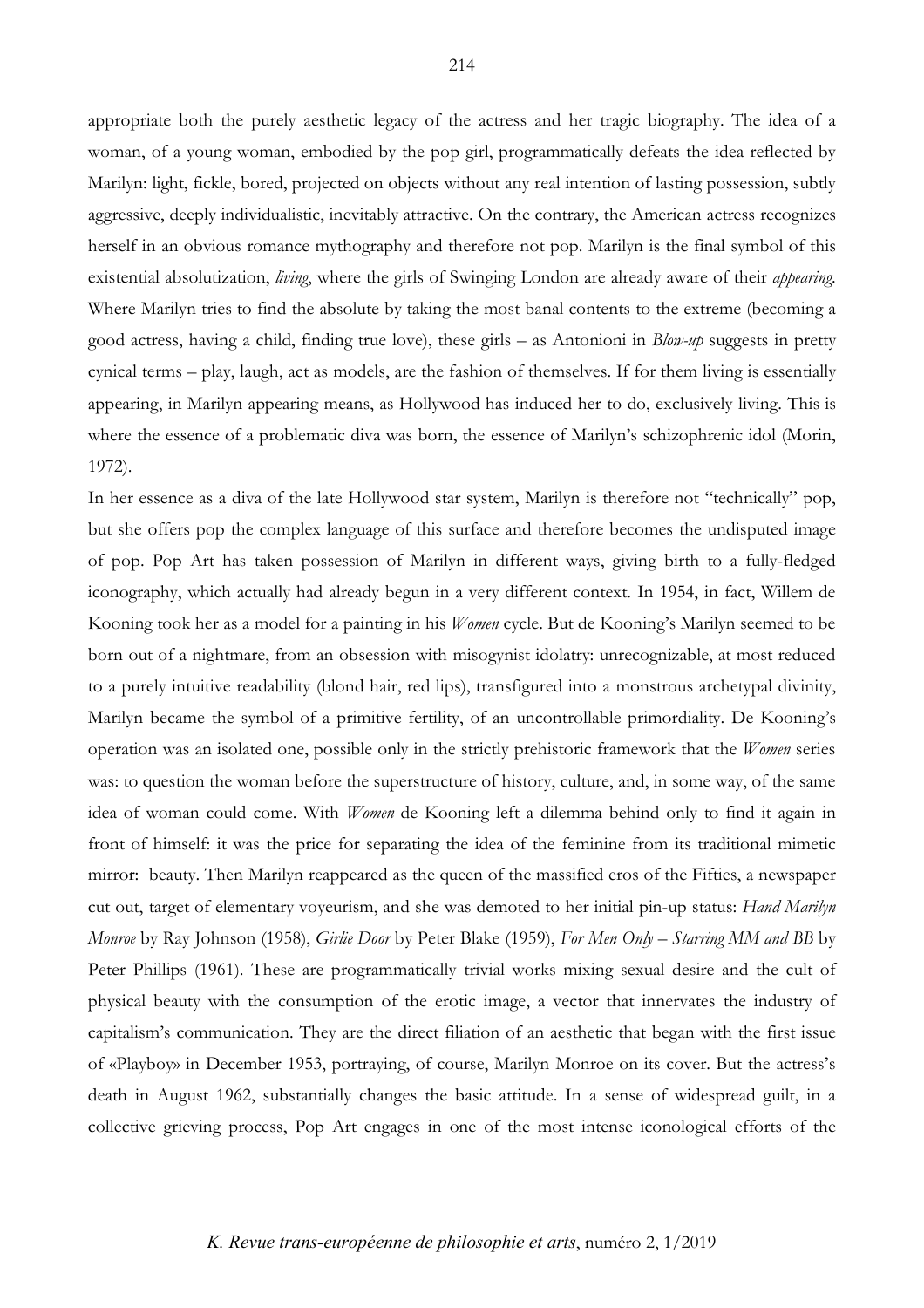second half of the Twentieth century. Allan D'Arcangelo explained this by describing his work *Marilyn* (1962):

I was sad and angry. Sad because part of my boyhood was gone, and angry because she was so manipulated by Hollywood, the public and herself. Her death, either suicide or murder, was a desperate end of life. This painting, unmistakably her in the little hunch of her shoulder, describes how she had been used. Her smiling or pouting face is not presented nor her voluptuous body, but her two-dimensional figure, the residue of image-making. You are offered your turn to reconstruct the image in the same way. It's a paper doll: tab A into slot A and so forth, with a scissors inviting participation, making us all culpable (D'Arcangelo, 2005, pp. 136-138).

So Marilyn became the symbol of the bad conscience of that culture from which pop drew its daily food. It was hypocrisy that found its easy solution in the *appeal* of beauty. To testify to this process of falsification of identities, in the same year D'Arcangelo created a twin image to *Marilyn*, the painting *The Bride*. The two works, side by side, thus went to compose a diptych strongly critical of the conformist machismo of American society in which the woman – whether she was the blonde actress, the star, or the chestnut brown bride, the future anonymous housewife of the middle class – turns out to be the victim.

With *Marilyn Monroe I* (1962), James Rosenquist reiterated this process of ego-erasing by atomizing the degrees of perception of the actress's own recognizability. By positioning in the opposite direction the face which, at the moment of her false iconic celebration, evoked other ghosts, Rosenquist sharpened Marilyn's advertising essence by crossing the letters of her name with those of Coca-Cola. A mythologizing of the aesthetics of *billboards* finds itself once again in *Marilyn*. *The most beautiful woman* (1962) by Mimmo Rotella. Rosenquist's fragmentation is replaced in Rotella by the shattering gesture, the absolute transience and at the same time the emancipation from this condition that stardom records, where the equivalence between mythical image and waste paper is absolute. In a continuous redemption of the existential instant in the mythographic temporality – the heart of Rotella's aesthetics indissolubly links the cinematographic imaginary (the mythical time) to the figurative art (the iconic space) –, the artist tributes to the American actress a private gallery in which in the flowing of Marilyn's visual clichés the same enigma of beauty arises spontaneously. And still, in this necessarily incomplete review (De Paoli, McDaris, 1994), we might remember *Marilyn Monroe (Marilyn Idolo)* (1962) by Wolf Vostell, the female portraits *The Only Blonde in the World* (1963) by Pauline Boty and *Marilyn Pursued by Death* (1967) by Rosalyn Drexler, the lithography *Test Stone #1* (1967) by Robert Rauschenberg, the spectral sculpture by Claes Oldenburg *Ghost Wardarobe (for M.M.)* (1967). And, conclusively, the readings by Indiana, Hamilton and, obviously, Warhol. *The Metamorphosis of Norma Jean Mortenson* (1967)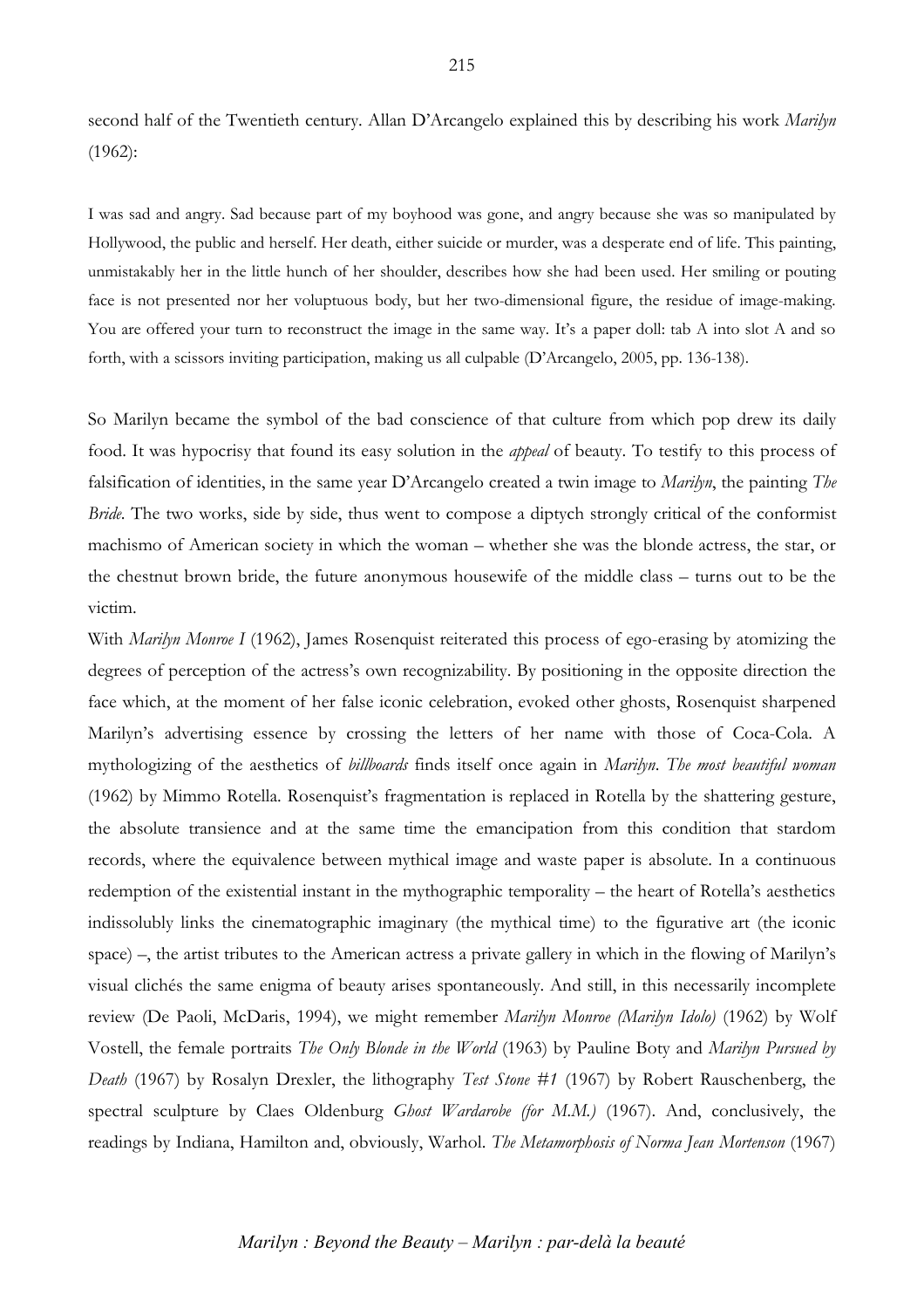by Robert Indiana is a cryptic biographical overlapping between the artist and the actress (Ryan, 2000, pp. 178-179). Recalling the real name of Marilyn, Indiana transversally evokes his own name, Robert Clark. A clear reference to the alteration of the biographical self, a strategy inherent to the dynamics of communication and pop culture. The Marilyn taken as a model by Indiana is the Marilyn of the famous 1949 calendar «Golden Dreams». And at the origin of the painting there was the discovery by Indiana that the calendar was printed in his native state, that is Indiana. The artist saw a further connection between himself and Marilyn in their common destiny as adopted children. In addition, while studying Marilyn's life in depth, Indiana noticed a fatal numerology that was expressed in the recurrence of numbers 2 and 6, the artist's symbolism of love and evil:

'26 the year of her birth; '62 the year of her death. At two baby Norma Jean was almost suffocated by a hysterical neighbor; at six a member of one of her 12 (6 x 2) foster families tried to rape her. In '52 (26 + 26) when she was 26, her most cherished ambition of all was realized when she starred in a dramatic role and, in the first week at the Manhattan box office, the film grossed \$26,000. Death came by her hand on the sixth day of August, the eighth month  $(6 + 2$  for the last time) (Indiana, 1968, p. 267).

Richard Hamilton's option with *My Marilyn* (1965) is different. The tribute to the actress was now transformed into a question on the very status of the image that the use of photography did nothing but dilate. The *My Marilyn* silkscreen print was based on an article that appeared in November 1962 in the English magazine «Town», in which some proof prints of a photo shoot of the actress were reproduced. It was the famous George Barris session that portrayed Marilyn in June and July of that same year on the beach of Santa Monica and in a Hollywood mansion. The English magazine reported the prints of the pictures on the beach with the erasures of Marilyn, some "X", on the images. Hamilton was intrigued by the way Marilyn herself constructed her own image: no longer a passive object of her own appearance, but an active, unexpectedly manipulative subject. *My Marilyn* thus became a posthumous homage, a technically complex mosaic in the re-elaboration of those original frames: veiling meant exhibiting, in the same way as showing meant hiding. Marilyn's censorship of her images was transformed, in Hamilton's work, into a perceptual requiem of unbelievable intensity: "the violent obliteration of her own image has a self-destructive implication that made her death all the more poignant. *My Marilyn* starts with her signs and elaborates the possibilities these suggest" (Hamilton, 1982, p. 65). Focusing on the double process of constructing and deconstructing the mediatic image, Hamilton had arrived at that conflict, of which Marilyn was the paradigm, between existence and surface, the real reason why Pop Art was attracted by that character who, consumed in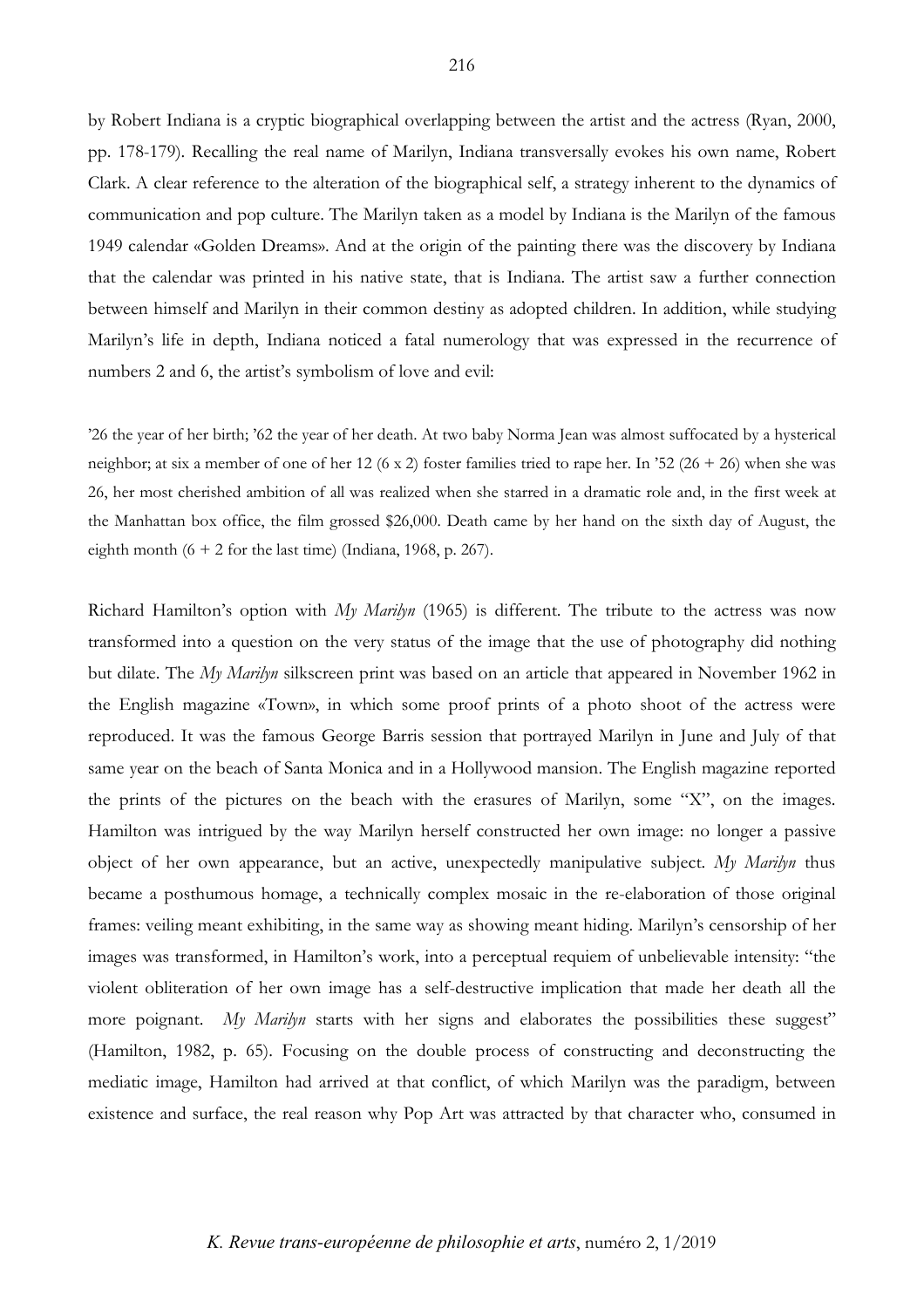life, had become unconsumable in the reality of photo-reproduction. *My Marilyn* just did nothing else but to display "an outrageous interference, the handmade mark in savage conflict with the photograph" (*ib.*).

## **3. A constructible beauty**

Marilyn had shown, and this was the simplest legacy she gave to pop, that in the extreme artifice it was precisely the human in its most acute contradiction that was revealed. There were, in pop, both a tragic root and a logic. But this tension had to be exposed in a pop way. It was Andy Warhol who found the key. As early as 1962, *Marilyn* entered what had become his darkest cycle, and *a posteriori* the most critically acclaimed, *Death and Disaster* (1963): "The Monroe picture was part of a death series I was doing, of people who had died by different ways. There was no profound reason for doing a death series, no 'victim of their time': there was no reason of for doing it at all, just a surface reason" (Goldsmith, 2004, p. 88). Avoiding any comment on the woman Marilyn, Warhol created an amazing portrait that summarized a whole anthropology. It was enough for Warhol to exhibit in a single face (infinitely repeatable) the cult of the image, the obliteration of the ego, the exasperation of mimicry, stardom fetishism, building it in the most rigorous pop procedure: taking an already existing image (a promotional photograph of *Niagara* by Frank Powolny), absolute seriality, synthetic chromatisms. The actress's face was outraged with make-up by composing a mask of pure cosmetics. Mummified in her incommunicability, in the drift of her own image, probably in the delight of self-destruction, Warhol's *Marilyn* pointed to the truth, so banal, almost discouraging in her evidence, of that blond nihilism so much lamented and as such always misunderstood: in the impossibility of knowing Norma Jean, we can do no more than idolize Marilyn Monroe. A perfect visual commentary on Baudelaire's words from a century earlier.

She is rather a divinity, a star, that presides over all the conceptions of the male brain; she is like the shimmer of all graces of nature, condensed into one being; she is the object of the most intense admiration and interest that the spectacle of life can offer to man's contemplation. She is a kind of idol, empty-headed perhaps, but dazzling, enchanting, an idol that holds men's destinies and wills in thrall to her glances (Baudelaire, 2010, p. 41).

Marilyn, however, remained a merely iconic paradigm. It was a grammar, an empty aesthetics. It did not activate any real logic of collective projection. It was the final appendix of an imploded star system. Marilyn offered Pop Art a syntax and Pop Art returned it with a posthumous survival, which would swing between the absoluteness of the Warholian gesture and the kitsch calligraphy of "Candle in the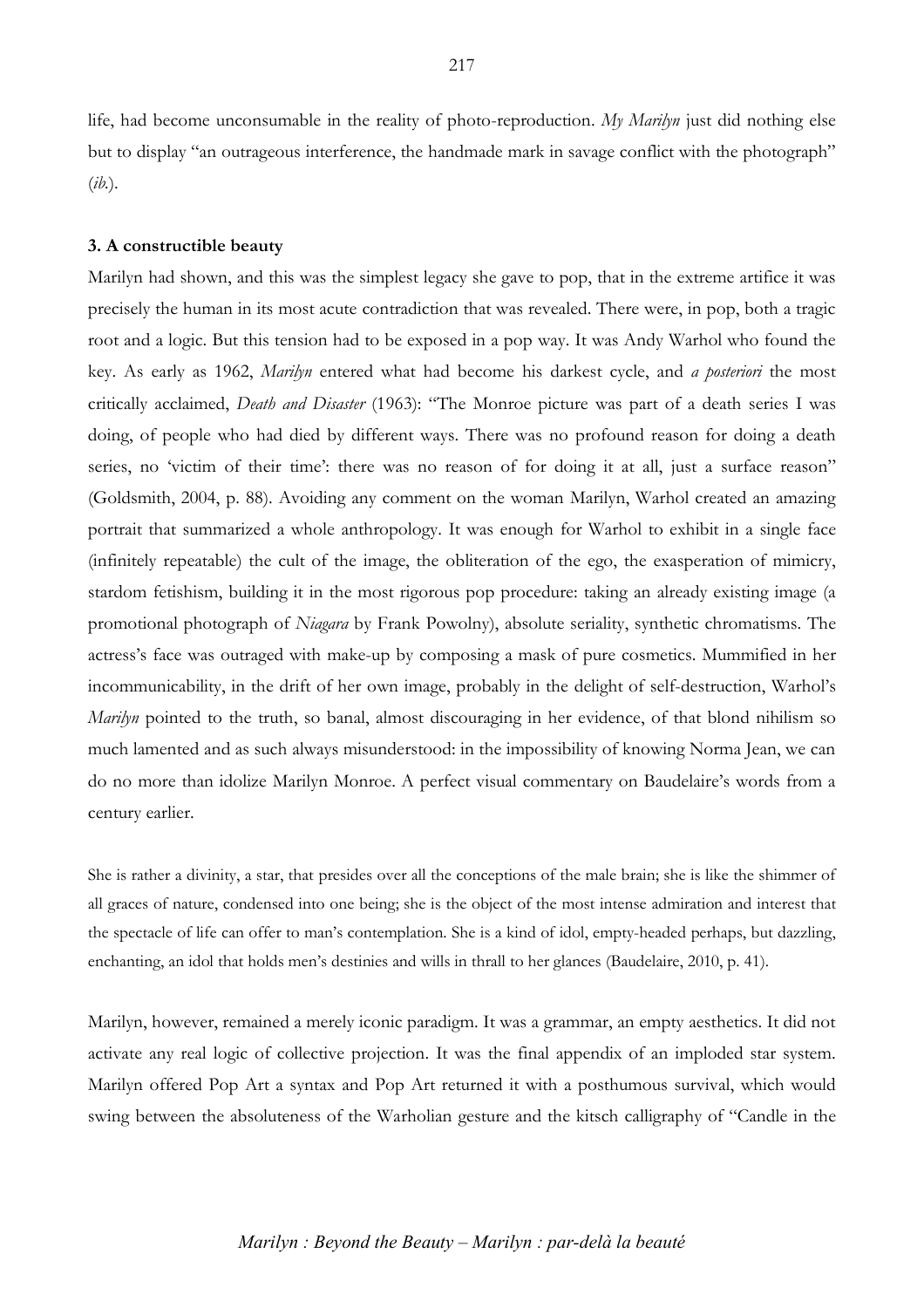Wind" by Elton John and Bernie Taupin. As a defunct she resurrected everywhere, dismembering herself (after all, Warhol had only shown her face, never her body) ubiquitously in an extreme denial of her physical essence to find herself an object again: t-shirts, lighters, posters, gadgets of all kinds. Inimitable, she generated, like Elvis Presley, a genie of lookalikes, an anthropology fed by the aesthetics of the photocopy, caged in a representation that their blond idol did not really create, but only conveyed. It is within this framework that Warhol's work shows the new status of Marilyn's artificial beauty and her encounter with the horizon of the industrial culture. In fact the industrial aesthetics could not record anything but the absolute validation of artificial parameters of the beautiful. Baudelaire's insights, if we follow Baudrillard's line of interpretation (Baudrillard, 1988), find their fulfillment in Warhol: the natural beautiful does not exist. Nature threats the idea of iconicity pop is looking for. The natural brings with itself a temporality that does not integrate with the pop expendability, because it has different laws from those of the market. The temporality of nature is not the temporality of consumption. What is, then, a pop beauty? First it is a beauty that may be built. In fact Warhol's great aesthetic exercise takes place on Marilyn Monroe, on the constant disavowal of the natural and the planned affirmation of artifice and its construction, the *make-up*: "I believe in low lights and trick mirrors. I believe in plastic surgery" (Warhol, 1977, p. 63). If the make-up corrects the natural defects, it should be understood that this operation is an operation that mainly leads from the mimetic to the iconic. The make-up fixes an image that from that point on becomes repeatable, reproducible, an easy object of optical fetishism. The pop beautiful declines always in a fetishistic way because it is always mediated by a representative virtuality that coincides with the media universe in general and with that of photocopying in particular. If nature expresses a beauty that satisfies physically, pop modulates the beautiful through strategies of erotic sublimation. How Warhol will sentence "Marilyn's lips weren't kissable, but they were very photographable" (p. 54). The aesthetic constructability of pop is the same constructability of an identity problematically conflicting with parameters that, although cultural, one wishes to interpret as natural: sexuality by nature of constituted morality collided with the artificial one of pop, the artifice denying nature. In this sense, the pop beauty is the complementary capitalist ideology of work and fatigue: the beauty is always work. The effort to look like the opposite of how you were made by Mother Nature: becoming the imitation of own imagination, as Warhol noted about trans people.

I'm fascinated by boys who spend their lives trying to be complete girls, because they have to work so hard. […] It's hard work to look like the complete opposite of what nature made you and then to be an imitation woman of what was only a fantasy woman in the first place. When they took the movie stars and stuck them in the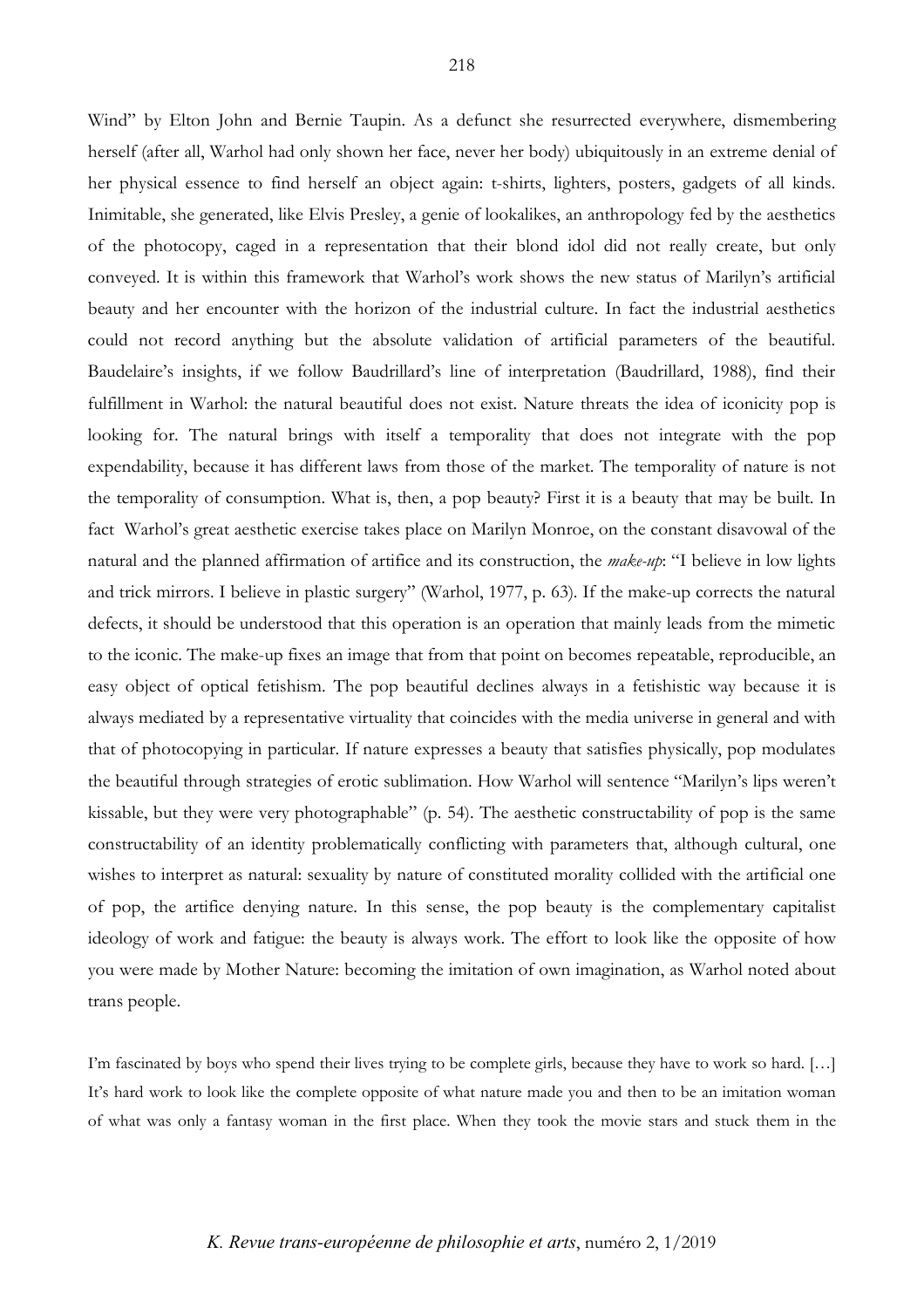kitchen, they weren't stars any more – they were just like you and me. Drag queen are reminders that some stars still aren't just like you and me (pp. 54-55).

The whole "Marilyn Monroe" mythology is an example of a strategy of artifice that changes in uncritical dimension, shared consumption, and instant recognition. Marilyn Monroe has determined the greatest repertoire of iconic pop culture that remodulates itself, almost genetically, in what are its filiations, Madonna in the first place. Marilyn transmitted an image of culture, the pop one, in which the representation is no longer the medium, but the end, the representative tautology. This *mimesis* brought to excess is what in the pop becomes myth, sign as Barthes already showed. With Marilyn and Elvis the anthropology becomes sign, sign among signs, and finds house not by chance in those pop and postmodern semiotic systems which are Los Angeles and Las Vegas. Pop beauty can be built: it can be *made-up*. The mimetic thus flows into the iconic. The artifice fixates an image that, from that moment onwards, becomes reproducible, repeatable, prey to optical fetishism, fed – broadly speaking – by the universe of media and, in particular, by the world of photo-reproduction. Marilyn is this immense aesthetic arrangement. Pop cannot live without her, just as the classical period cannot exist without Aphrodite – as it is obvious. Instead, Marilyn Monroe expresses a very different scenario. Her double charm expresses itself as an innocent beauty that the world blames nonetheless. Marilyn – like a new Helen of Troy – triggers a war that, in this case, is the psychological conflict of a dysfunctional self that recognizes itself in nothing other than its image. Warhol documented its stasis, its inability to escape from this passivity. This is why Marilyn's face never changes. Her innocence is the kitsch myth that Warhol avoided and on which many still linger, as the anthologies of studies devoted to Marilyn often demonstrate (McDonough, 2002). By transforming a woman's pain into a single sequence of iconic expendability. Warhol denied the rhetoric of easy identification and rejected the consolation of hypocritical tears.

#### **4. Mythologizing**

Why does one image impose itself on other ones and continue to live while the others fall into oblivion? Warhol's first great pop works (*Marilyn* and *Campbell's Soup Cans*) unequivocally answer this question as well. Warhol's strategy was simple in its implementation, but unsurpassed in its efficiency: adding and isolating, serializing and individualizing. And in order to do so, a single image was all that was needed. Nothing else. All the variants of the cycle must always have been based on that single image of the Marilyn from *Niagara*. The ideology of capitalism was taken up to the letter: mass production always has the fetishistic cult by its side. The infinite reproducible Marilyn (or the infinite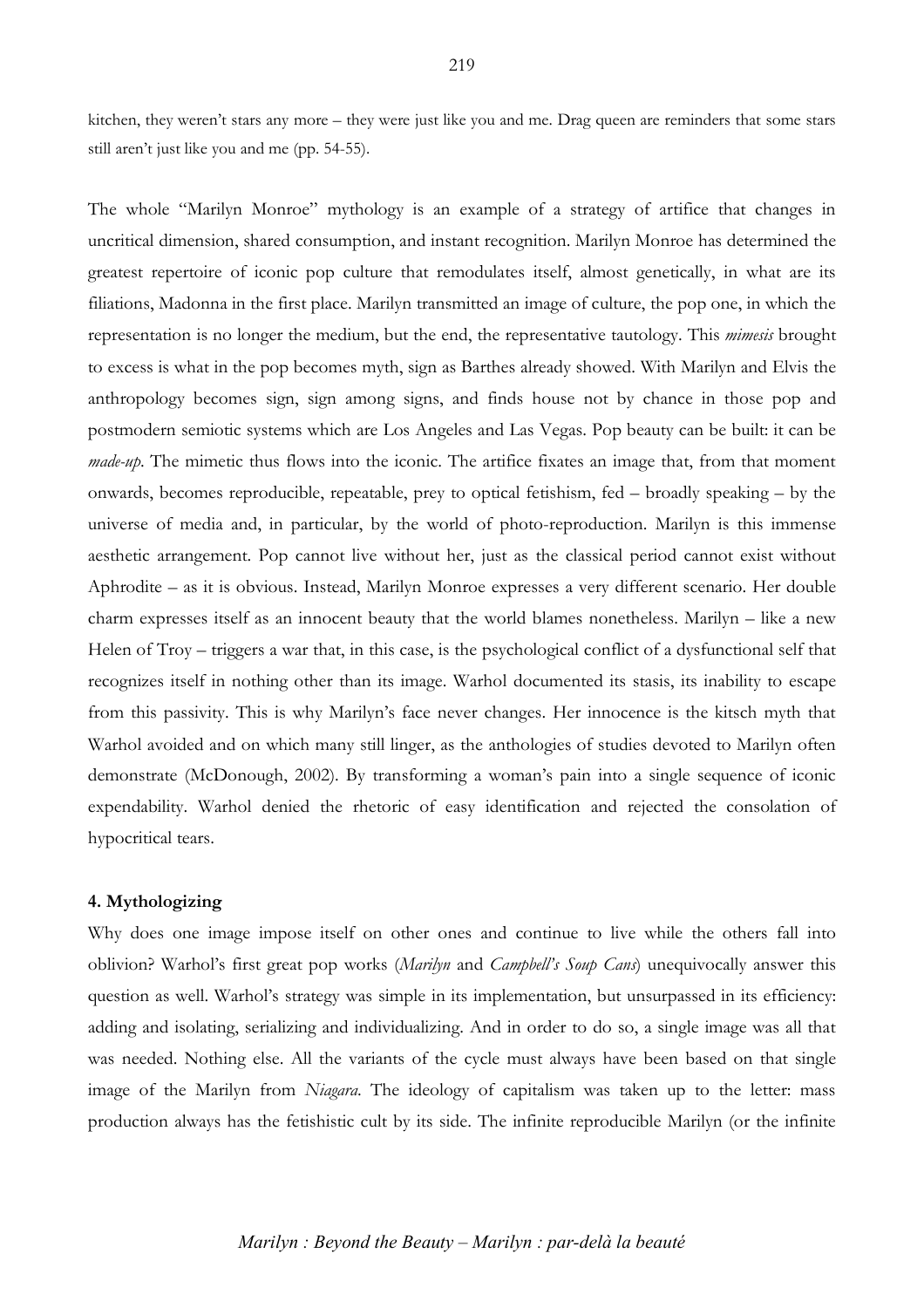cans) had always to be accompanied by a unique Marilyn (or a single can). And this was also true on the contrary: the uniqueness of the media idol or of the commercial fetish was always answered by its mass production, the possibility of its possession and diffusion, to feed the desire by saturating it, but never definitively. Thus, Marilyn had to be "deified and multiplied" (Bourdon, 1989, p. 124).

A *modus operandi*, however, to which Warhol did not stick in the series of portraits of Elizabeth Taylor. In this other series, the artist used multiple images: *National Velvet*'s Taylor diva bambina, *Cleopatra*'s Taylor superstar and even evoked her *ex negativo* portraying her husbands Mike Todd and Eddie Fisher (*The Men in Her Life*) but not her. And it is not accidental that the most famous image of the series is that one adopting the same strategy, almost to the letter in its technical and chromatic solutions, of those of Marilyn series: a photo by MGM, this time again a promotional one, of Elizabeth Taylor in 1957. It is a weaker cycle precisely because the process of myth-creation is not centered on a single, indefinitely repeatable picture, but is weakened in too many faces, in too many moments of the actress's life almost reinforcing Warhol's idea that myth knows no biography.

Just as an idol cannot be the object of biography, so the beauty it must project has to be, as we have seen, constructible, that is, immune to the threats of time and nature. Warhol's most incisive comment we have – we are in the summer of 1966 – on the *Marilyn* cycle is, as always, rather evanescent and misleading: "I just see Monroe as just another person. As for whether it's symbolical to paint Monroe in such violent colors: it's beauty, and she's beautiful and if something's beautiful, it's pretty colors, and that's all" (Goldsmith, 2004, p. 88). The insistence on beauty, however, points us in the right direction towards the aestheticization and the carrying out of this process. Obviously, it is the universe of photoreproduction. This is the essential starting point. It is the distance between reality and image that makes beauty precarious and it is this gap that one photography heals. Warhol explains it with three statements strangely punctual, with respect to his standards of argumentation. First, the mimetic hiatus between real (natural) beauty and reproduced (artificial) beauty, the latter embodied by movie stars.

Someone once asked me to state once and for all the most beautiful person I'd ever met. Well, the only people I can ever pick out as unequivocal beauties are from the movies, and then when you meet them, they're not really beauties either, so your standards don't even exist. In life, the movie stars can't even come up to the standards they set on film (Warhol, 1977, p. 68).

Having assessed the disappointment of reality, photography intervenes by taking the artifice to the extreme. The construction of the image (and here Warhol also speaks of himself) is the attempt to erase

#### *K. Revue trans-européenne de philosophie et arts*, numéro 2, 1/2019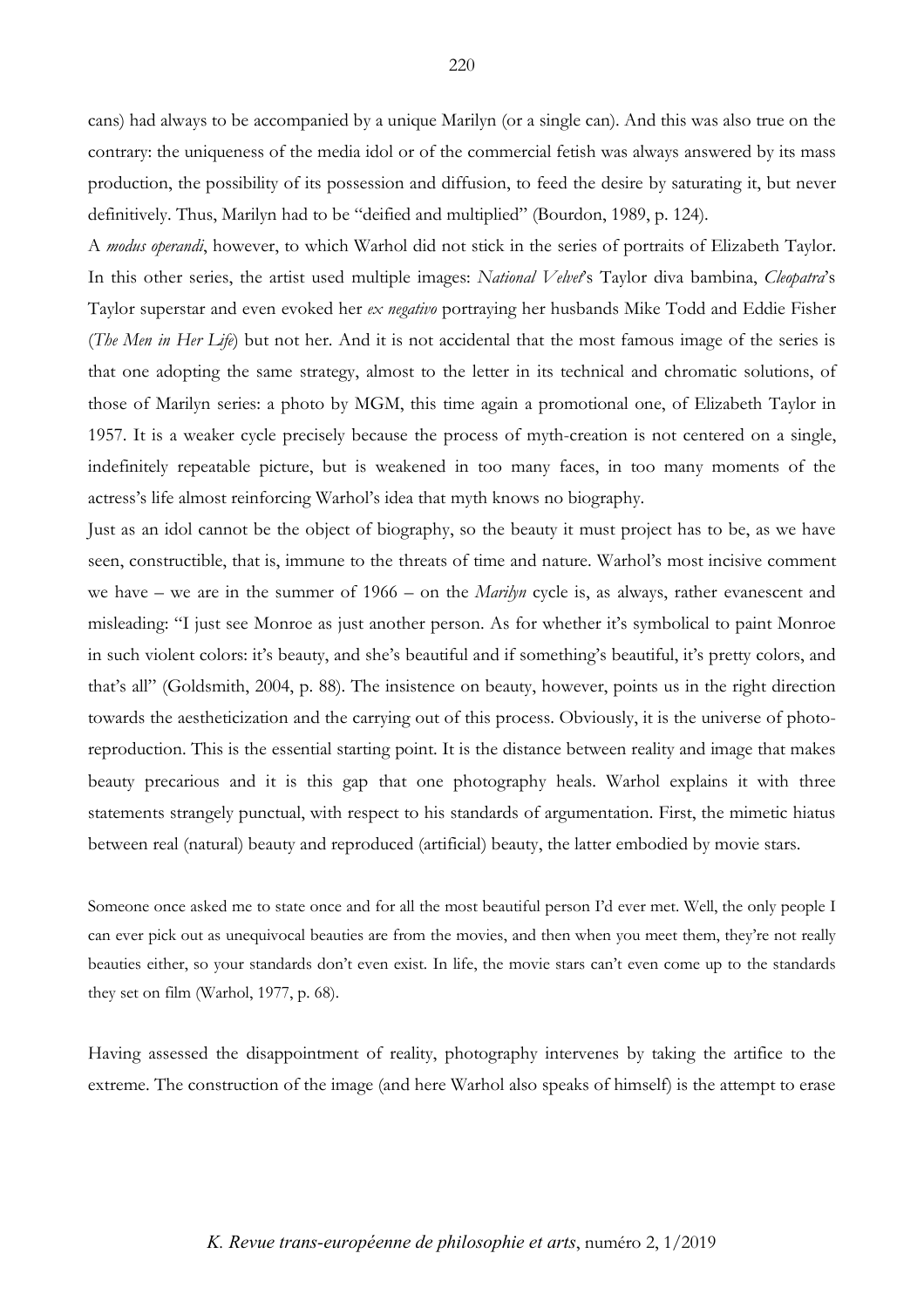any natural interference, a tension that tends to the idealization by removing the defect that nature always carries with it, to eliminate once and for all the burden of the perceptible.

When I did my self-portrait. I left all the pimples out because you always should. Pimples are a temporary condition and they don't have anything to do with what you really look like. Always omit the blemishes – they're not part of the good picture you want (p. 62).

Having removed nature, and, in some way, life as well, one cannot but notice the new status of beauty: inexpressive and purified, but unavoidably expendable. It is an aesthetic exorcism of a culture that increasingly finds itself prisoner of an idea of surgical beauty in which the being of artificial cosmetics clashes with the incessant becoming of nature. It is an ontological struggle that Warhol has helped to make decisive for the understanding of Twentieth-century beauty. It is the idea of the always identical against the reality of the ever-changing. As a matter of fact, the conflict that substantiates every classicism: from the gods of Olympus to the stars of Hollywood. And this is the third step.

Beauties in photographs are different from beauties in person. It must be hard to be a model, because you'd want to be like the photograph of you, and you can't ever look that way. And so you start to copy the photograph. Photographs usually bring in another half-dimension. Movies bring in another whole dimension. That screen magnetism is something secret (p. 63).

Photography allows Warhol to achieve in the same act an aesthetic model (beauty), a symbolic model (the iconic status) and also a mimetic model (reproduction). The use of Powolny's 1953 photograph allows Warhol's portrait to be both a copy and an original. This is the operation of the Sixties that digs into the three canonical levels of *mimesis*, updating Plato: reality (the real Marilyn), the media universe of photo-reproduction (Powolny's Marilyn), Warhol's art (*Marilyn*'s series). A pattern that will find in the 1979 cycle, *Reversals*, a fourth degree of reality, when Warhol will resume the original series of Marilyn, turned to the negative, entering the dimension of the simulacrum, "the identical copy for which no original has ever existed" (Jameson, 1991, p. 17). Moving from the aesthetics of pop to postmodernism, Warhol reinforces a founding contradiction of contemporaneity: moving away from reality means adhering to a reality that only lives in the system of its own signs. This is one of the points on which influential interpretations of Warhol's work (Jameson, Baudrillard) have focused, making Marilyn the verification of these processes of transition from modern to postmodern. Jameson underlined this passage in the almost oppositional juxtaposition of Munch's *The Scream* and Warhol's portraits of Marilyn, exemplary symptoms of a "cultural pathology" of their respective times, when "alienation of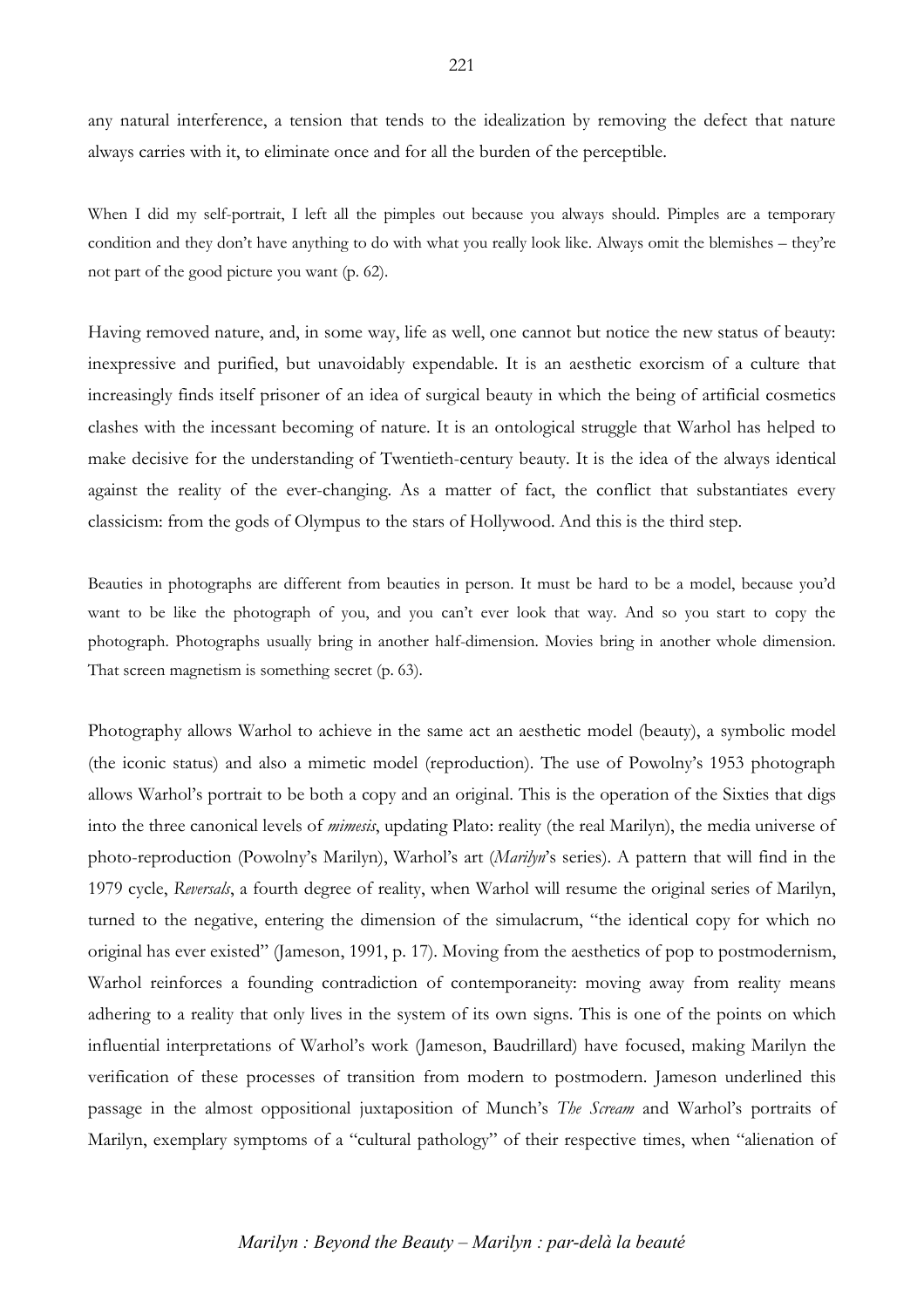the subject is displaced by the latter's fragmentation" (p. 13). While Baudrillard saw, in Warhol's Marilyn, the definitive checkmate of the mimetic and, *de facto*, the entry into the age of the hyperreality of simulation:

For the sign to remain pure it must become its own double: this doubling of the sign really put an end to what it designated. Every Andy Warhol does this: the multiple replicas of Marilyn Monroe's face are of course at the same time the death of the original and the end of representation (Baudrillard, 2000, pp. 69-70).

From this standpoint, the Warholian option of insisting on the mask (the signifier) and the marginalization of the face (the meaning) is fully understandable. And if in Marilyn we are allowed to see an evident act of self-projection of the artist (Straumann 2002) – and Warhol will do so also with his other blonde clones, Edie Sedgwick, the transsexual Candy Darling down to the photographic portraits that Christopher Makos will dedicate to a cross-dressed and androgynous Warhol in 1983 (*Altered Images*) – as apparently suggested by a photograph by John D. Schiff of 1963 in which the faces of Warhol and Marilyn are superimposed, camouflaged with each other, the weight of the mythographic operation remains ever stronger. The mask, of which the make-up is the most immediate expression, is the way in which Warhol opens the myth to mythology, or rather to the almost unmentionable possibility of narrating what lies behind that insuperable wall made of cosmetics and virtuality. As Barthes (1981, p. 34) stated, in fact, photography becomes universal, meaningful, only by taking on a mask, that is, a medium able of emancipating it from the contingent. Warhol is a faithful interpreter of this strategy and this makes him, in Barthes' lexicon, not only a portrait photographer, but a mythologist.

In 1962 alone Warhol produced twenty-three works on Marilyn (including *Gold Marilyn Monroe*, *Marilyn Monroe's Lips* and *Marilyn Diptych*), he will return to the theme in 1964 and 1967 exasperating the chromatic artificiality and, finally, as a definitive quotation of himself, in the 1979 *Reversals* cycle. In each of these operations, the same idea that we have repeatedly reiterated seems at work: turning into myth by seriality through the enchantment of the photo-reproduction and the mystification of the "I", the make-up that makes the face, the very soul of the actress matter. Yet in this immense harvest of images, one painting seems to make an exception: *Marilyn Diptych*. It's just a moment, but it's the moment when Warhol seems to reveal us something about the actress. And not only. Speaking of Marilyn, Warhol is probably talking about himself too. The operative idea of serial repetition keeps persisting, but this time, as Danto suggested, "there is repetition, but it is a transformative repetition" (Danto, 2009, p. 41). What is transforming? The painting is clear: to the left of the viewer, twenty-five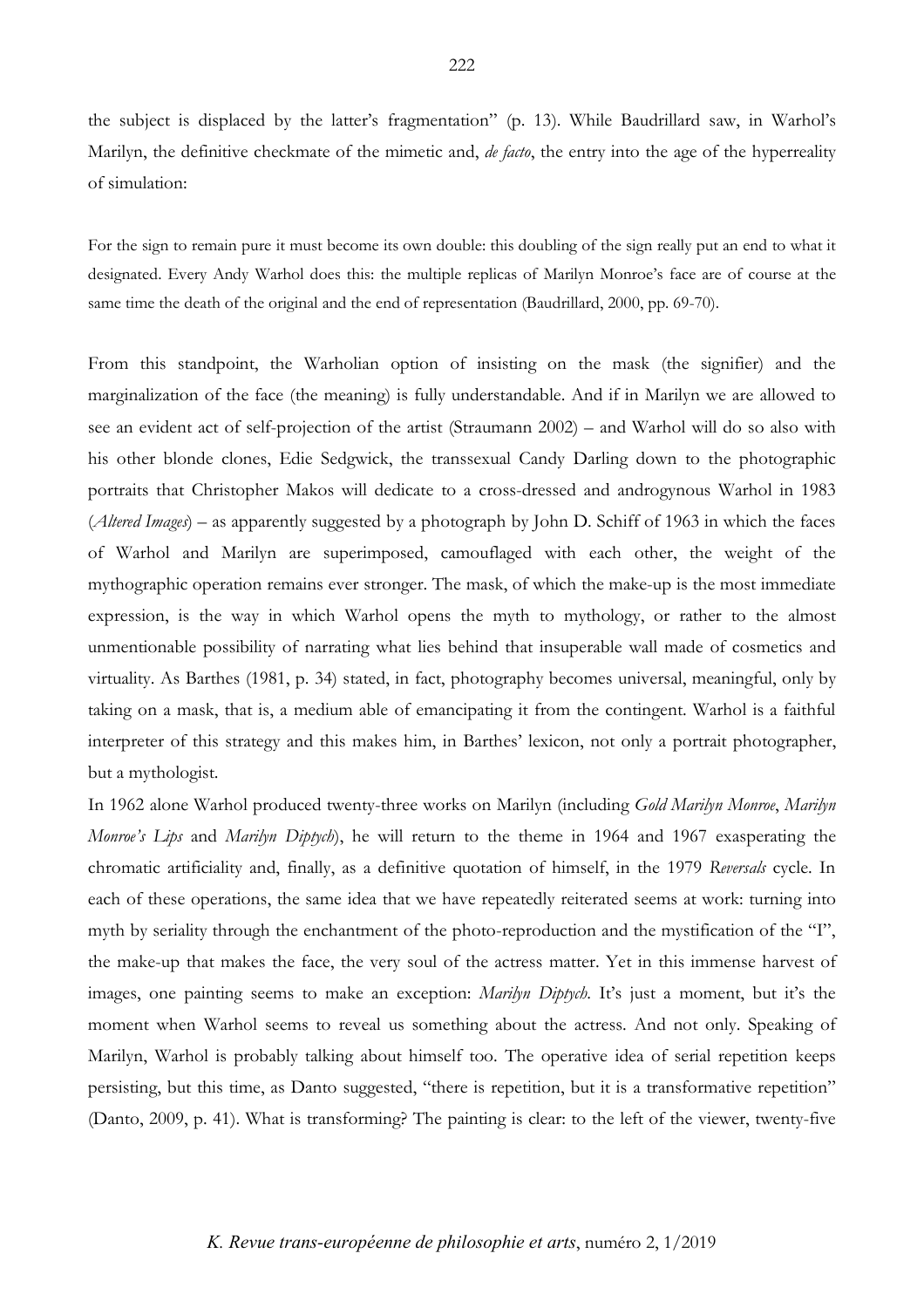colored Marilyn arranged in five rows of five, the same on the right with twenty-five Marilyn in black and white. The opposition could not be more explicit, "sun and rain", Camille Paglia defined it in her analysis of the painting (Paglia, 2012, p. 152). The colored Marilyn, the public and immortal diva, is replaced by the black and white Marilyn, the private and mortal woman, a woman who slowly fades into the erosion of her own image. But this schizophrenia of the contemporary subject that Warhol portrays in one of his greatest works, insisting on the transformative identity of the image (the fifty Marilyn are all different, though recognizable as the same image) brings us back to the background that fueled our reflections. Is not the final white to which the fading of Marilyn's face alludes, perhaps the same golden yellow of *Gold Marilyn Monroe*, or the blackened ochre of Goya's *The Dog*, the same nothing? Legend has it that Warhol was once asked what his origins were and his answer was: "I come from nowhere". But this nowhere can take on many masks. A village in northeastern Slovakia, Miková, where Warhol's parents lived before emigrating to the United States, the working-class neighborhood of Oakland in the suburbs of Pittsburgh where an albino child was born and lived cutting out pictures of movie stars, but also the suburbs of an anonymous Los Angeles where a blond girl grew up changing her family every year from a foster care to the other. Warhol's art has cultivated this void, making it its own center, and out of all this the image of Marilyn remains the most complete portrait, leaving the feeling that those who have tried to seek a final image of this blond nihilism, of this nothing, will surely have found it also in their own heart.

## **Bibliography**

Barthes, R., 1981, *Camera Lucida. Reflections on Photography*, New York, Wand and Hill; orig. ed. 1980, *La chambre claire. Note sur la photographie*, Paris, Gallimard.

Baudelaire, C., 2010, *The Painter of Modern Life*, London, Penguin; orig. ed. 26 and 28 November, 3 December 1863, *Le Peintre de la vie moderne*, «Le Figaro».

Baudrillard, J., 1988, *De la marchandise absolue*, in "Artstudio", 8, 1988, pp. 6-12.

Baudrillard, J., 2000, *Symbolic Exchange and Death*, London, Sage; orig. ed. 1976, *L'échange symbolique et la mort*, Paris, Gallimard.

*Marilyn : Beyond the Beauty – Marilyn : par-delà la beauté*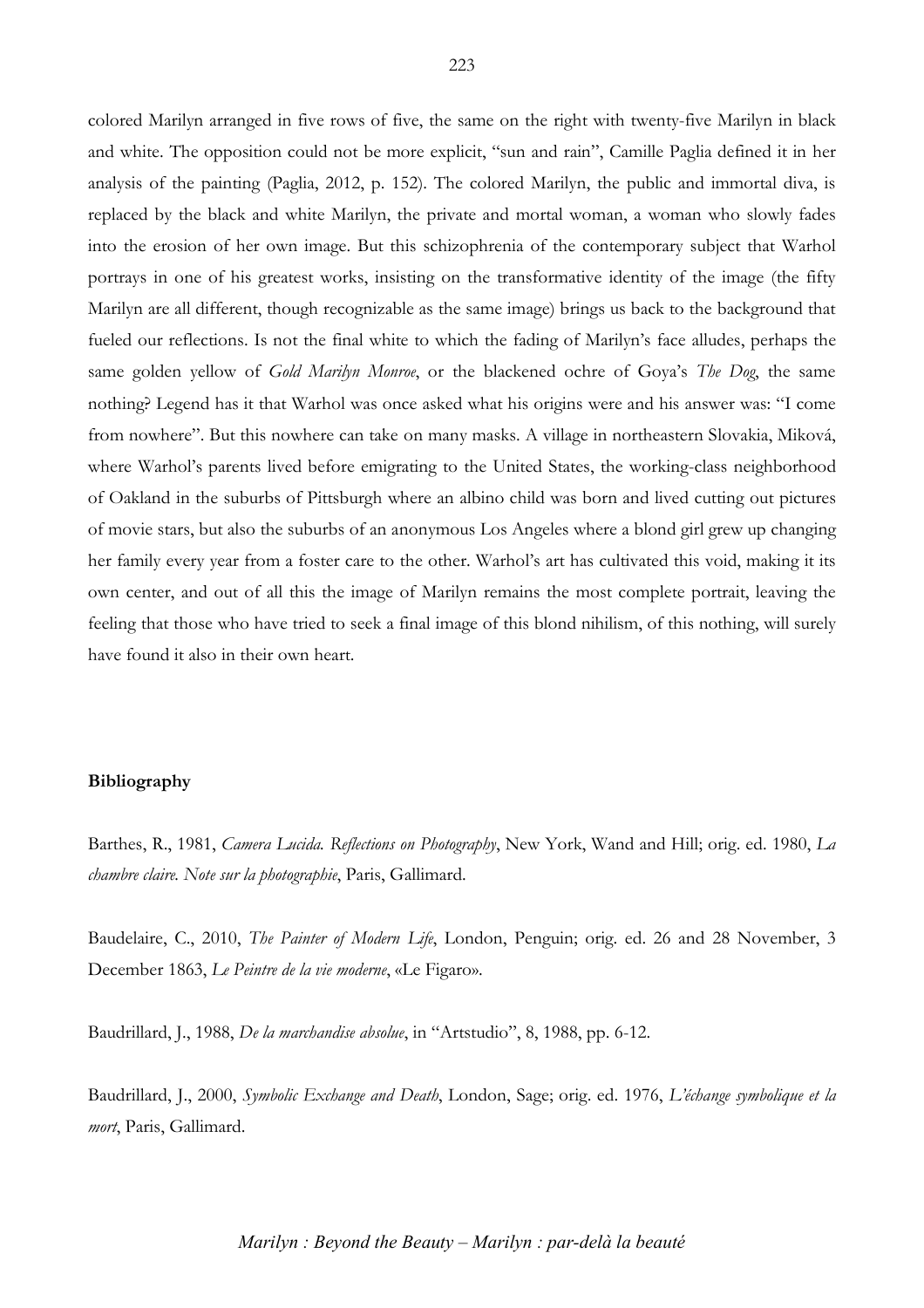Bourdon, D., 1989, *Warhol*, New York, Harry N. Abrams.

D'Arcangelo, A., 2005, *Retrospettiva/Retrospective*, Cinisello Balsamo, Silvana.

Danto, A. C., 2009, *Andy Warhol*, New Haven-London, Yale University Press.

De Paoli, G., McDaris, W. (eds.), 1994, *Elvis + Marilyn : 2 x Immortal*, New York, Rizzoli.

Goldsmith, K. (ed.), 2004, *I'll Be Your Mirror. The Selected Andy Warhol Interviews*, New York, Carroll and Graf.

Hamilton, R., 1982, *Collected Words*, London, Thames and Hudson.

Indiana, R., 1968, *The Metamorphosis of Norma Jean Mortenson*, in Ryan, S. E., 2000, *Robert Indiana. Figures of Speech*, New Haven-London, Yale University Press, p. 267.

Jameson, F., 1991, *Postmodernism, or, The Cultural Logic of Late Capitalism*, Durham, Duke University Press.

McDonough, Y. Z. (ed.), 2002, *All the Available Light: A Marilyn Monroe Reader*, New York, Touchstone.

Morin, E., 1972, *Les stars*, Paris, Seuil.

Paglia, C., 2012, *Glittering Images. A Journey Through Art from Egypt to Star Wars*, Pantheon, New York.

Ryan, S. E., 2000, *Robert Indiana. Figures of Speech*, New Haven-London, Yale University Press.

Saura, A., 2013, *El perro de Goya*, Madrid, Casimiro.

Straumann, B., 2002, *Andy Warhol – Die selbstreflexive Diva*, in Bronfen, E., Straumann, B. (eds.), *Die Diva. Eine Geschichte der Bewunderung*, München, Schirmer/Mosel, pp. 169-179.